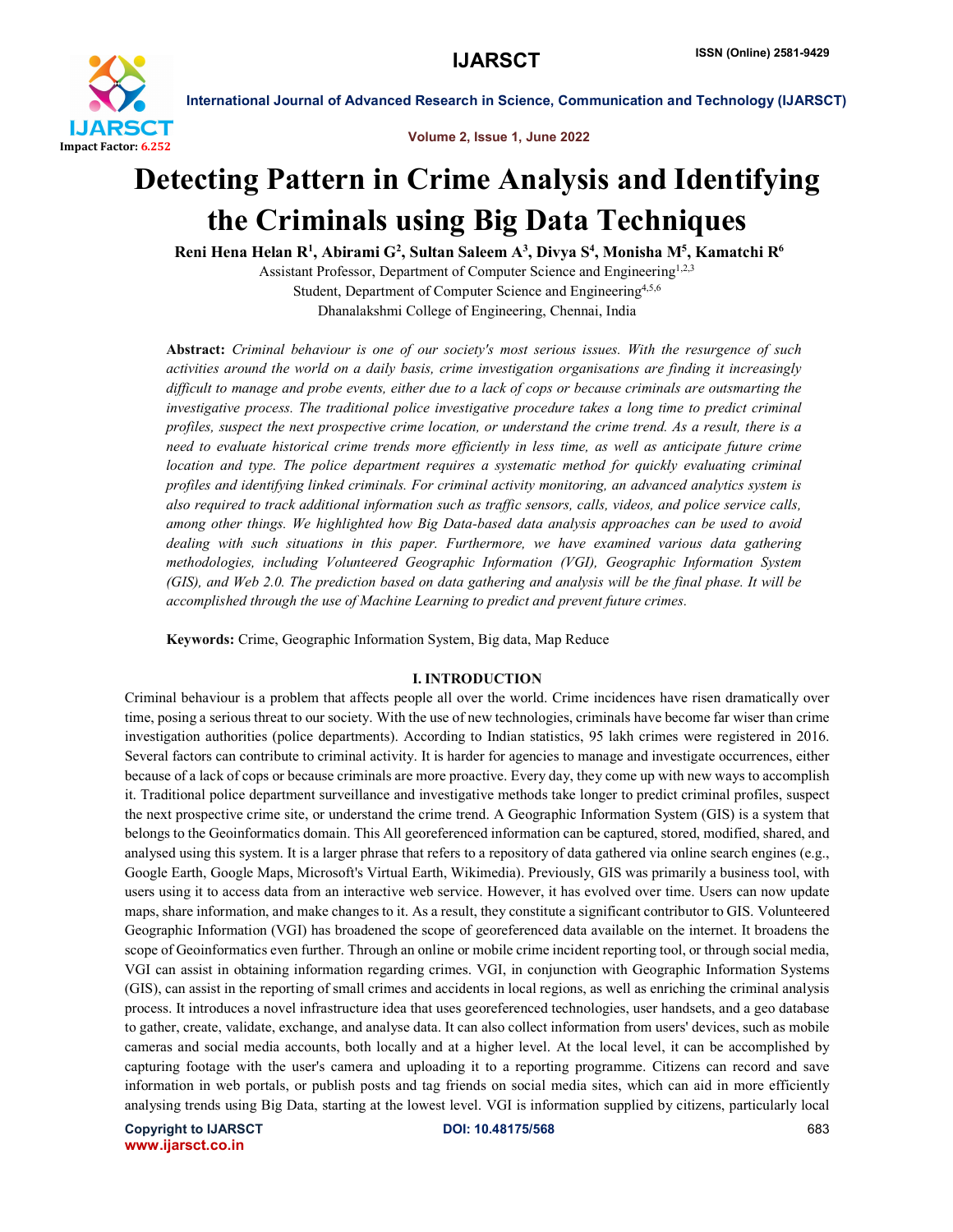

# Volume 2, Issue 1, June 2022

residents, which can generate a large amount of data, allowing for more efficient analysis. It is quite simple to post information about difficulties on the web using Web 2.0. In this age of social networking, any information and incidences (even petty crimes) may be simply broadcast on the internet and evaluated using Big Data. It may analyse information by blending data that is officially stored by police departments as well as data collected by users utilising web or mobile crime incident reporting applications and social media networks using Hadoop sophisticated analysis framework of Big Data analytics [5]. With the use of crime patterns, Hadoop can readily forecast future crimes and their locations in a timely manner.

# II. PROBLEM STATEMENT

Data mining is sensitive to the quality of input data, which may be incomplete or erroneous (noise, redundant data).Mapping real data to data mining attributes can be difficult in and of itself. Big data is widely used to transform large amounts of unstructured or structured raw data into critical and meaningful information, which aids in the formation of a healthy decision support system for the judiciary and legislature in enforcing law and order and making strategic decisions for the safety and well-being of society.

### III. EXISTING SYSTEM

The K-means clustering algorithm has been applied using RDBMS in the existing system, however it has difficulties such as data restrictions, long processing times, and data recovery issues.

### IV. PROPOSED SYSTEM

The suggested system uses Hadoop capabilities such as HDFS and map reduce programmes to provide a database with high throughput and minimal maintenance costs. The project will be built in Hadoop utilising joins, partitions, and bucketing techniques, and will be visualised using R Tool. The proposed schema could be expanded with recommendations for actions, appropriate measures, and constructive policies based on the type of offence and the subsequent criminal incidence. This pairing will improve security, monitoring, handling, and the prevention of criminal acts.

### V. BIG DATA FRAMEWORK

The Big Data framework is divided into five key components [6]. 1) Resource Manager 2) Cluster computing framework, 3) Data warehousing and computing, 4) Data storing and management, and 5) Data visualisation and analysis Figure 1 shows how these elements fit together.





### 5.1 Resource Manager

When it comes to analysing data utilising Big data, resource management is critical. It controls all resource requirements, synchronisation between various resources, increased utilisation, increased performance, decreased management costs, increased Big Data framework compatibility, and reliability. The resource manager synchronises active and inactive

Copyright to IJARSCT **DOI: 10.48175/568** 684 www.ijarsct.co.in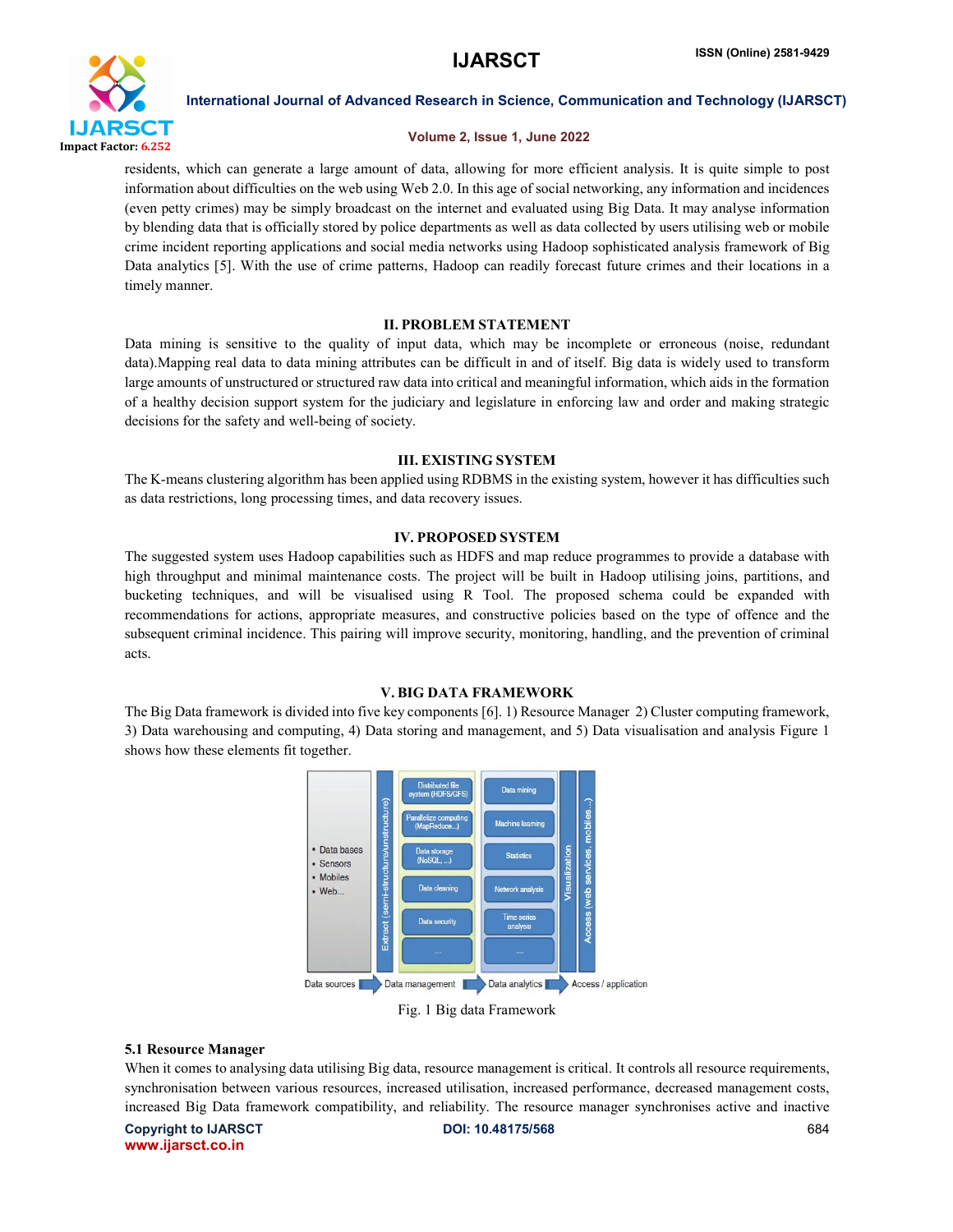

# Volume 2, Issue 1, June 2022

nodes while also separating storage and processing components. It includes a Program Master that determines how many processing resources are required to run the complete application, increasing environment orchestration. Mesos and Yarn are two popular resource management and scheduling platforms in Big Data. Mesos and Yarn are designed to maximise cluster resource use by sharing processing frameworks such as Hadoop, MPI, Spark, or several instances of the same framework.

# 5.2 Cluster Computing Framework

The Data Analytics computing framework is designed for massive clusters of distributed data computation. Batch processing computation and real-time processing computation are two types. MapReduce for offline processing, Hadoop for batch processing, Spark for iterative computing, Hortonworks for batch-oriented processing, Storm for online processing, MPI for high performance, Flume for stream processing, Kafka for real-time event processing, and a data mining and streaming processing framework for S4 are all supported.

# 5.3 Data Warehousing and Computing

This layer contains data warehouses such as Hive for analysing clusters of data, cluster computing frameworks such as Shark for analysing information using SQL-like queries, and data flow languages such as Python. Pig shortens the time it takes to write queries, Mahout shortens the time it takes to learn new things, and Drill shortens the time it takes to analyse huge databases. The data warehouse is connected to the computing framework via servers, and the computing framework supports scalable No SQL databases like H-base .

# 5.4 Data Storing and Management

This layer deals with the storage of organised, semi-structured, and unstructured data in databases, as well as challenges including scalability, replication, and increased throughput. It can be classified into two groups. 1) RDBMS (Relational Database Management System) and 2) NoSQL Database Management System.

### 5.5 Data Visualisation and Analysis

Visualize and view results using interactive dashboards. Several tools, such as D3.js [13], can be used to visualise data. Different software, such as Tableau, RapidMiner, and R Tool, can be used to visualise data. It assists anyone in swiftly analysing, visualising, and sharing data. Tableau may leverage Apache Hive as the defacto standard for SQL access in Hadoop (through ODBC connection). Data visualisation will be used to evaluate patterns in order to make future predictions and forecasts about information.

# VI. TECHNOLOGIES/PLATFORMS USED

### 6.1 Hadoop

Apache Hadoop is a platform for distributed processing of massive data sets across clusters of computers using simple Programming concept, It can scale from a single server to thousands of workstations, each with local computing and storage. HDFS and YARN are the two main components of Apache Hadoop.

### 6.2 Hive

Hive is a Hadoop-based data warehouse for querying and analysing data. it was Created by Facebook and intended for anyone who knows SQL. Hive employs HiveQL, a SQL-like language, for data searching and analysis. HiveQL's function is to manage and query structured data. It also cuts down on the time it takes to write Hive programmes. This abstracts the complexity of Hadoop. Tables in the Hive database can be partitioned and bucketed. It's simple to add custom mapper/reducer code. Hive uses an inbuilt Apache Derby database to store metadata. The metastore is kept at the hive warehouse. The schemas of the tables are stored in the metastore.

### 6.3 Sqoop

Sqoop is a command-line utility that allows you to move large volumes of data between HDFS and relational databases. It can used to transport data between relational databases and Hive. Sqoop is a tool for importing and exporting tables

Copyright to IJARSCT **DOI: 10.48175/568** 685 www.ijarsct.co.in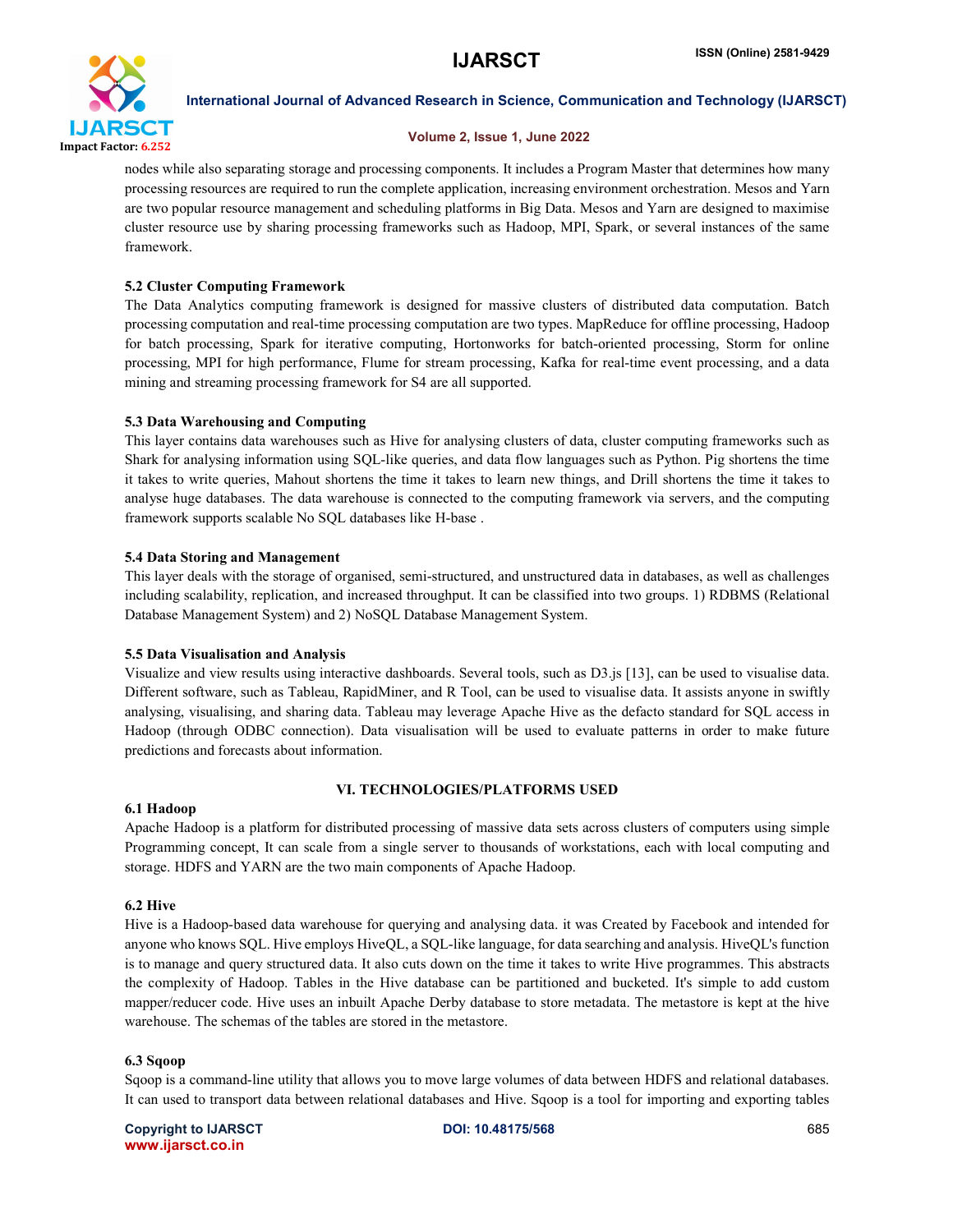

# Volume 2, Issue 1, June 2022

and whole databases to HDFS. It creates Java classes that allow you to interact with the data you've imported. We can choose the file format in which data will be loaded to HDFS during importing data.

# VII. IMPLEMENTATION

The process will be implemented in stages, as depicted in Figure 2 below,



Fig. 2 Implementation Steps

# 7.1 Data Collection

One of the most crucial jobs in the development of a machine learning model is data collection. The specific dataset is obtained from a newspaper. Unwanted data is also present in the dataset Therefore, you must first preprocess the data to generate the appropriate dataset for your method. We provided information on crime records such as ID, date, time, day, location, x, y, assault, murder, rape, theft and other crimes.

# 7.2 Data Preprocessing

To analyze it and provide useful results, we collect task-related data based on a set of target factors. Some of the data, on the other hand, may be noisy, with figures that are inaccurate, incomplete, or wrong. As a result, data must be processed before it can be analysed and conclusions drawn. Data pre-processing includes things like data cleansing, data transformation, and data selection.

### 7.3 Data Analysis

1) MapReduce for analysis: The streaming data obtained from Twitter and Facebook is refined using MapReduce. The data is stored in HDFS in an unstructured manner by Apache Flume. The MapReduce programming model is used to refine data with appropriate logic. There are three classes in a MapReduce programme: Driver, Mapper, and Reducer .HIVE- based analysis: For VGI, Web 2.0, and historical crime datasets, Hive tables will be generated. Data from the VGI application, Twitter and Facebook data, and historical crime data sources will be put into Hive tables from HDFS. When storing data in a Hive table, the Optimized Row Columnar (ORC) file format is employed. It will give quick columnar data access while using minimal storage capacity.

# 7.2 Data Visualisation

RapidMiner will be used to visualise Hive findings using the Nave Bayes technique. Decision Tree, Nave Bayes, Logistic Regression, Deep Learning, Random Forest, Support Vector Machine, and Fast Large Margin are some of the algorithms available in RapidMiner. In this study, we will utilise the Naive Bayes algorithm to depict crime data in order to see different statistical analyses and predictions of crime in different states. It will be utilised to create an interactive and shareable dashboard that will allow end users to visualise data trends, variations, patterns, and density using graphs and charts.

Copyright to IJARSCT **DOI: 10.48175/568** 686 www.ijarsct.co.in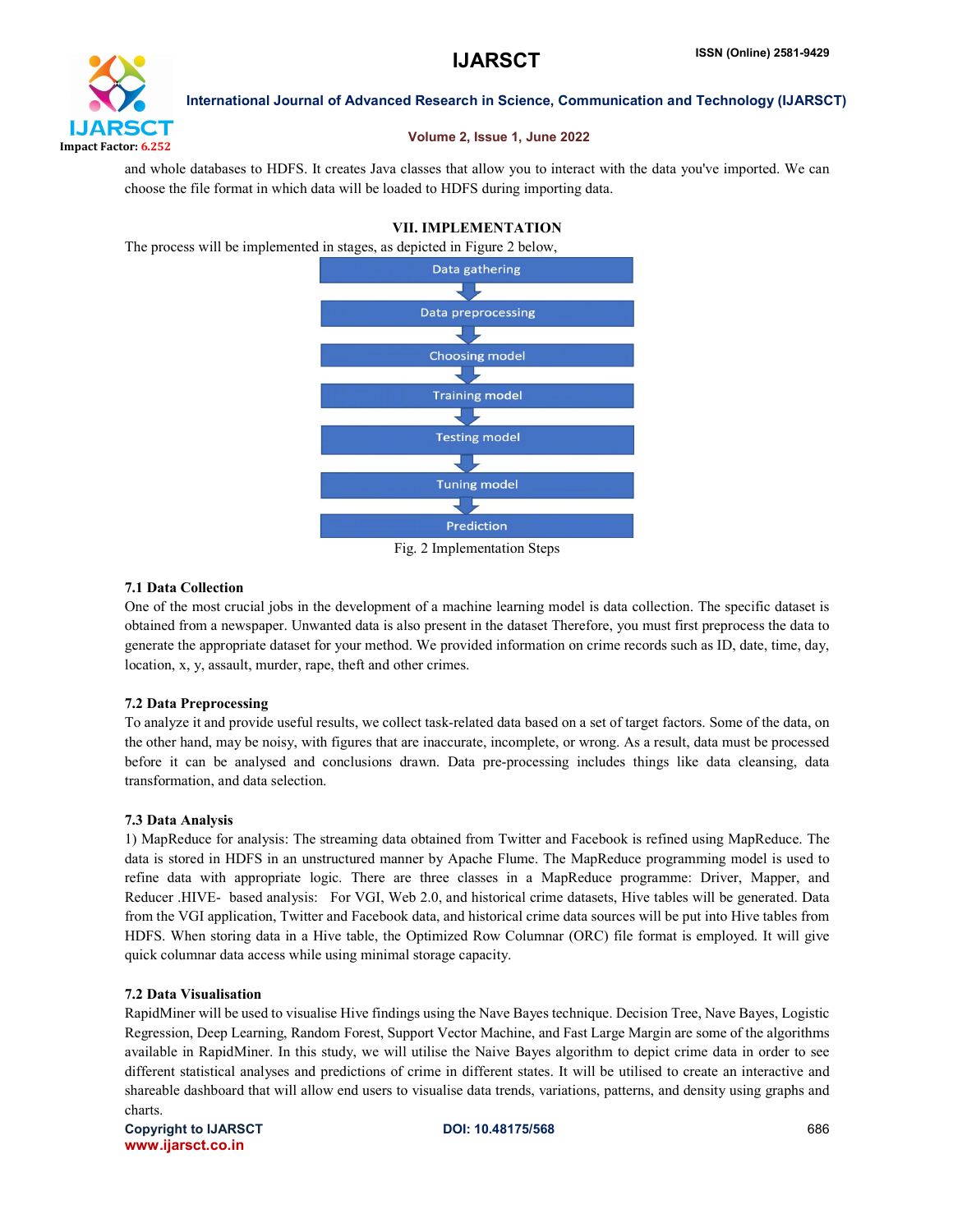

# Volume 2, Issue 1, June 2022

# VIII. RESULTS

After gathering, processing, importing, and analysing data using various Hadoop framework modules, the data will be visualised and predicted using the Nave Bayes Machine Learning method. This was done using the RapidMiner programme. Data on crime was gathered from the sources listed in the data collecting section.. The data will be saved in a tool that may be used to define and apply models.



Fig. 3 Crime Front End

#### **DATA INFORMATION**

|   | Dates.              | Category        | Descript                 | DayOfWeek PdDistric |        |
|---|---------------------|-----------------|--------------------------|---------------------|--------|
|   | 2015-05-13 23:30:00 | LARCENY/THEFT   | GRAND THEFT FROM LOC     | Wednesday           | PARK   |
| R | 2015-05-13 23:30:00 | LARCENY/THEFT   | GRAND THEFT FROM LOC     | Wednesdav           | NORTHE |
|   | 2015-05-13 23:33:00 | OTHER OFFENSES  | TRAFFIC VIOLATION ARREST | Wednesdav           | NORTHE |
|   | 2015-05-13 23:53:00 | OTHER OFFENSES  | TRAFFIC VIOLATION ARREST | Wednesdav           | NORTHE |
|   | 2015-05-13 23:53:00 | <b>WARRANTS</b> | WARRANT ARREST           | Wednesdav           | NORTHE |

### Fig. 4 Data Information

#### **DATA PREPROCESSING**

|                | Id            | Dates           | DayOfWeek | PdDistrict       | Address                  | $\times$    | Y       |
|----------------|---------------|-----------------|-----------|------------------|--------------------------|-------------|---------|
| $\circ$        | $\Omega$      | 10-05-15 23:59  | Sunday    | <b>BAYVIEW</b>   | 2000 Block of THOMAS AV  | $-122.3996$ | 37.7351 |
| $\mathbf{1}$   |               | $10-05-1523:51$ | Sunday    | <b>BAYVIEW</b>   | 3RD ST / REVERE AV       | $-122.3915$ | 37.7324 |
| $\overline{2}$ | $\mathcal{P}$ | 10-05-15 23:50  | Sunday    | <b>NORTHERN</b>  | 2000 Block of GOUGH ST   | $-122.4260$ | 37.7922 |
| 3              | 3             | 10-05-15 23:45  | Sunday    | INGLESIDE        | 4700 Block of MISSION ST | $-122.4374$ | 37.7214 |
| $\overline{4}$ | $\Delta$      | 10-05-15 23:45  | Sunday    | <b>INGLESIDE</b> | 4700 Block of MISSION ST | $-122.4374$ | 37.7214 |

 $(884262, 7)$ 

# Fig. 5 Data pre-processing

#### **Test DayOfWeek**

|                | DayOfWeek                |
|----------------|--------------------------|
| $\circ$        |                          |
| 1              | $\overline{7}$           |
| $\overline{2}$ |                          |
| $\mathbf{3}$   | $\overline{7}$           |
| 4              |                          |
| $\overline{5}$ | $\overline{\phantom{a}}$ |
| 6              |                          |
| $\tau$         | $\overline{\phantom{a}}$ |
| 8              |                          |
|                |                          |

Fig. 6 Test Day of Week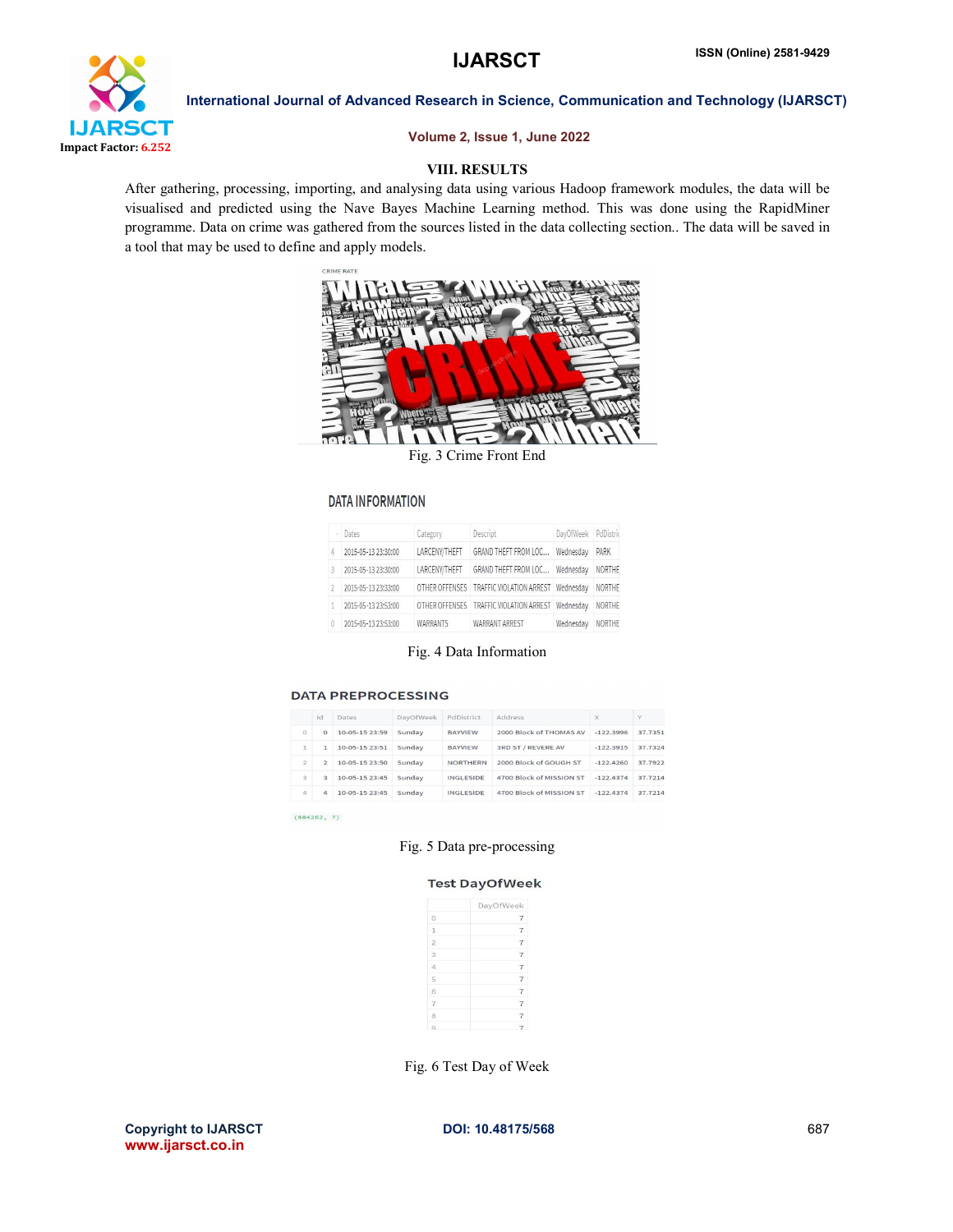

#### Volume 2, Issue 1, June 2022

#### **Train DayOfWeek**





Fig. 8 Day wise Crime Analysis

#### IX. CONCLUSION

 Data from web/mobile crime reporting applications, tags of twitter handles and other social platforms, as well as VGI was utilised to compile the Crime Info repository's crime data set. Taking into account the many characteristics of the crime data, an efficient analysis was carried out, which aided in the study of the incidents as well as the forecast of future crime and its location. All of this was accomplished with the help of the Big Data and Machine Learning framework. According to the analysis, the architecture described in this paper will save the police department money and time by stationing officers in areas that are more sensitive and predictive of crime. It has the ability to analyse at a granular level, which aids in determining the core cause of criminal acts. It will also cut down on the time it takes to investigate a crime because the individual who reported the problem using VGI and Web 2.0 could also be a witness to the crime.

#### **REFERENCES**

[1] "Crime Statistics," data.gov.in. [Online]. Available: https://data.gov.in/dataset-group-name/crime-statistics. [Accessed: 07-May-2019].

[2] "Geo BI and Big VGI for Crime Analysis and Report - IEEE Conference Publication." [Online]. Available: https://ieeexplore.ieee.org/abstract/document/7300856. [Accessed: 15-Apr-2019].

[3] J. L. Mohamed Bakillah, "Exploiting Big VGI to Improve Routing and Navigation Services," Big Data, 18-Feb-2014. [Online]. Available: https://www.taylorfrancis.com/. [Accessed: 15-Apr-2019].

[4] R. Broadhurst, P. Grabosky, M. Alazab, B. Bouhours, and S. Chon, "An Analysis of the Nature of Groups Engaged in Cyber Crime," Social Science Research Network, Rochester, NY, SSRN Scholarly Paper ID 2461983, Feb. 2014.

[5] J. Nandimath, E. Banerjee, A. Patil, P. Kakade, S. Vaidya, and D. Chaturvedi, "Big data analysis using Apache Hadoop," in 2013 IEEE 14th International Conference on Information Reuse Integration (IRI), 2013, pp. 700–703.

[6] Ishwarappa and J. Anuradha, "A Brief Introduction on Big Data 5Vs Characteristics and Hadoop Technology," Procedia Computer Sci., vol. 48, pp. 319–324, Jan. 2015.

[7] "Electron: Towards Efficient Resource Management on Heterogeneous Clusters with Apache Mesos - IEEE Conference Publication." [Online]. Available: https://ieeexplore.ieee.org/abstract/document/8030597. [Accessed: 15- Apr-2019].

Copyright to IJARSCT **DOI: 10.48175/568 Copyright to IJARSCT** 688 www.ijarsct.co.in